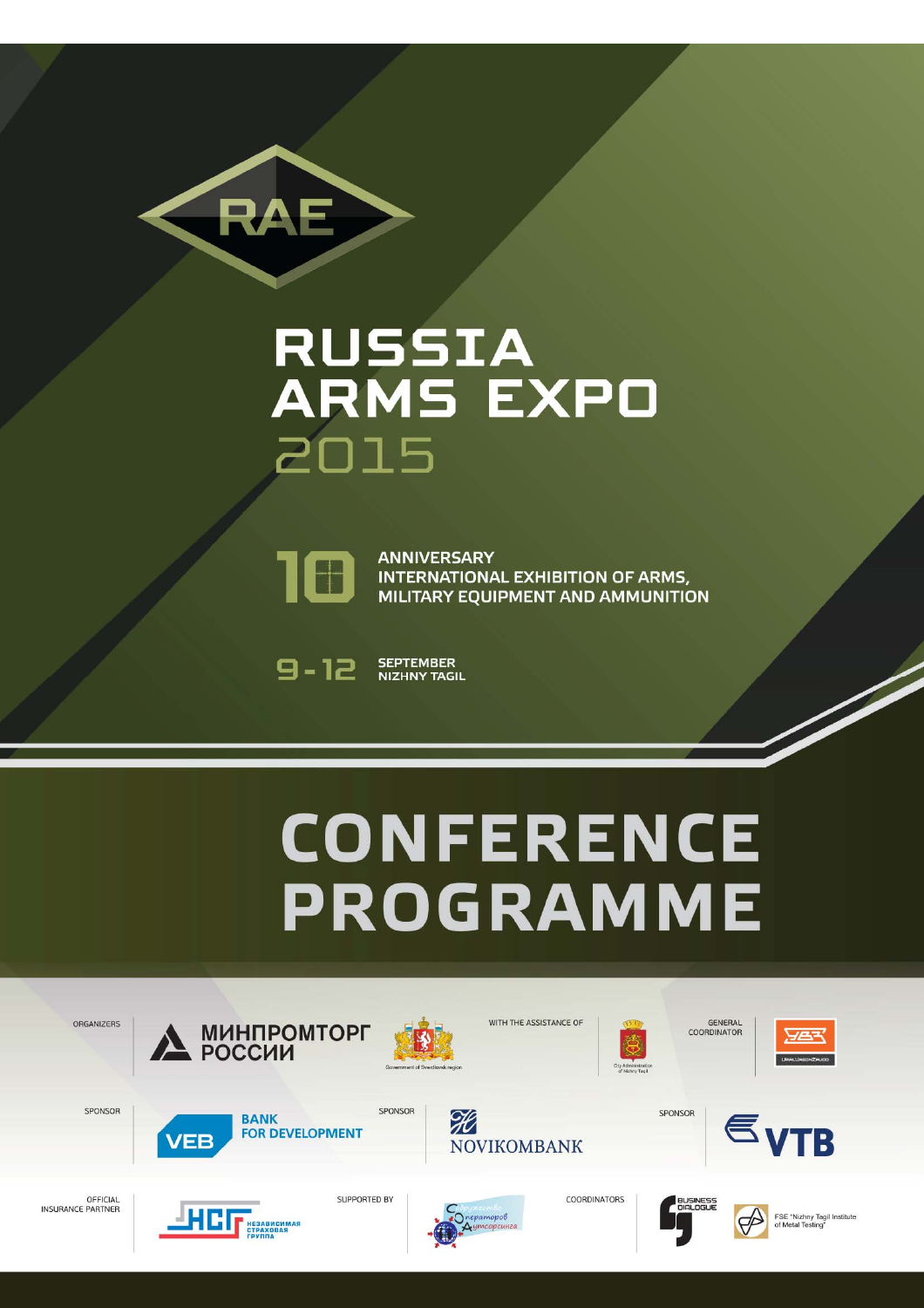### 09.09.2015

| 10:00                                                 | Exhibition opens                                                                                                                                                                                                                                                                                                                                                                                                                                                                                                                                                                                                                                                                                                                                                                                                                                                                                                                                                                                                                                                                                                                                                                                                                                                                                                                                                                                                                                                                                                                                                                                                                                                                                                                                                                                                 |
|-------------------------------------------------------|------------------------------------------------------------------------------------------------------------------------------------------------------------------------------------------------------------------------------------------------------------------------------------------------------------------------------------------------------------------------------------------------------------------------------------------------------------------------------------------------------------------------------------------------------------------------------------------------------------------------------------------------------------------------------------------------------------------------------------------------------------------------------------------------------------------------------------------------------------------------------------------------------------------------------------------------------------------------------------------------------------------------------------------------------------------------------------------------------------------------------------------------------------------------------------------------------------------------------------------------------------------------------------------------------------------------------------------------------------------------------------------------------------------------------------------------------------------------------------------------------------------------------------------------------------------------------------------------------------------------------------------------------------------------------------------------------------------------------------------------------------------------------------------------------------------|
| 10:00-12:00<br>Plenary Hall<br><b>Business Centre</b> | Plenary discussion<br><b>Global Competition and Partnerships:</b><br>Systematic Approach to Arms Manufacturing<br>• arms market indicators: what are the real and untold opportunities for<br>Russia's arms manufacturing (global & local aspects)<br>lessons drawn from the "sanctions policy": import substitution and/or<br>cooperation?<br>state-of-the-art weaponry as a guarantee of a solid stand in the arms<br>market<br>prospects for joint ventures in SCO and BRICS: pure business or<br>partnership born out of political trust?<br>balancing quality with price to keep Russia's arms manufacturing at the<br>leading edge<br>encouraging private investments: opportunities and prospects<br>Moderator:<br>Anton Danilov-Danilyan, Co-Chairman, Business Russia;<br>Senior Analyst, UIC Oboronprom<br>Panellists:<br>Konstantin Birulin, Deputy Director, Federal Service for Military-Technical<br>Cooperation<br>Christopher Foss, International expert on armoured vehicles and armament of<br>the ground forces; Columnist, Jane's Defence Weekly and Jane's International<br>Defence Review<br>Sergey Goreslavsky, Deputy CEO, Rosoboronexport<br>Vladimir Gutenev, First Deputy Chairman, Industry Committee,<br>State Duma, Federal Assembly, Russian Federation<br>Vladimir Komoedov, Chairman, Defence Committee,<br>State Duma, Federal Assembly, Russian Federation<br>Viktor Ozerov, Chairman, Defence and Security Committee,<br>Federation Council, Federal Assembly, Russian Federation<br>Sergey Ryabkov, Deputy Minister of Foreign Affairs, Russian Federation;<br>Sherpa of Russia in the BRICS countries<br>Oleg Sienko, CEO, Uralvagonzavod<br>Irina Yarovaya, Chair, Committee on Security and on Combating Corruption,<br>State Duma, Federal Assembly, Russian Federation |
|                                                       |                                                                                                                                                                                                                                                                                                                                                                                                                                                                                                                                                                                                                                                                                                                                                                                                                                                                                                                                                                                                                                                                                                                                                                                                                                                                                                                                                                                                                                                                                                                                                                                                                                                                                                                                                                                                                  |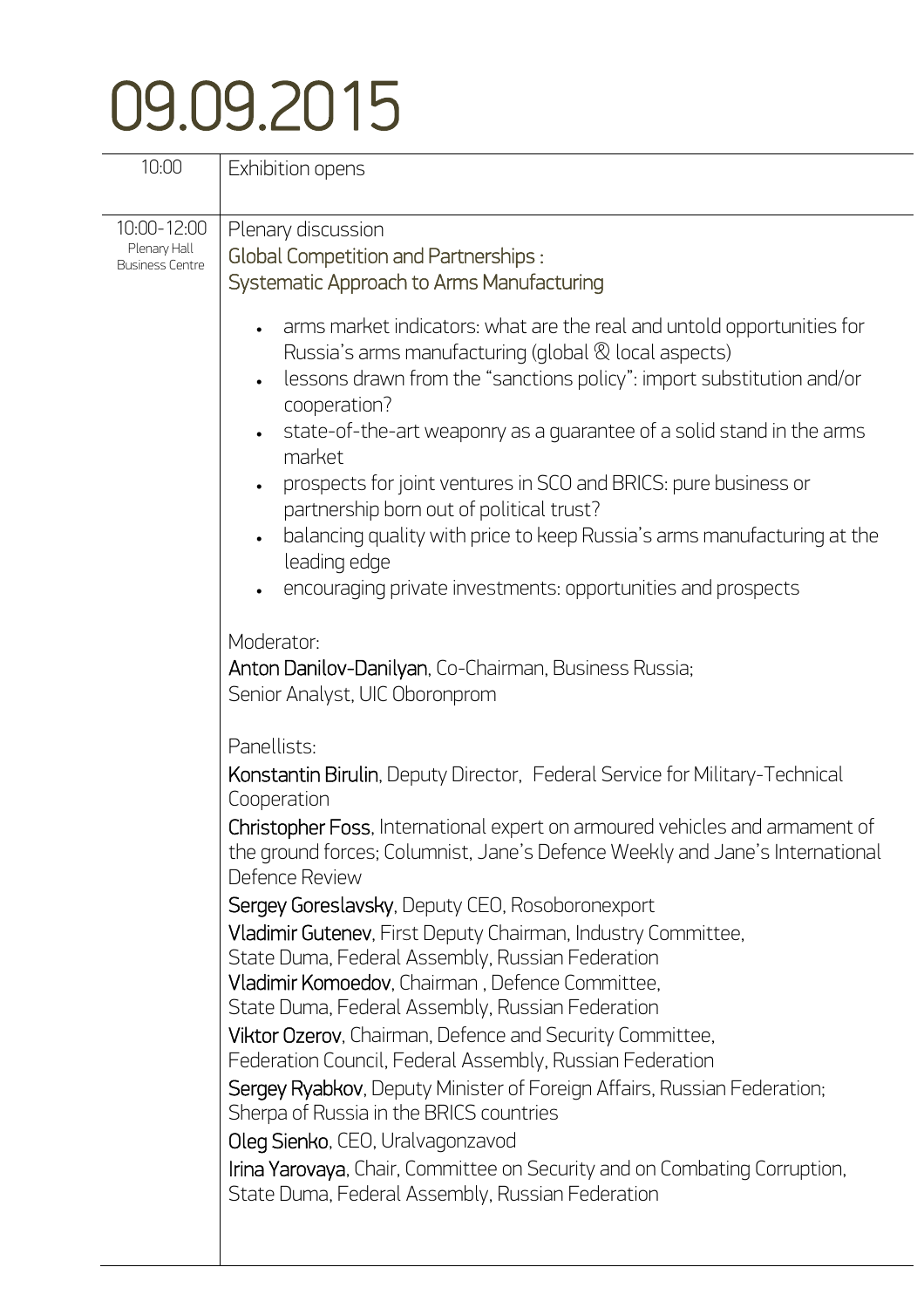| 11:00-13:30<br>Conference Hall<br>Pavilion 3             | Meeting, The Chamber of Commerce and Industry, Ural Federal District<br>invitation required                                                                                                                                                                                                                                                                                                                                                                                                                                                                                                                                                                                                                                                                                                                                                                                                                                                                     |
|----------------------------------------------------------|-----------------------------------------------------------------------------------------------------------------------------------------------------------------------------------------------------------------------------------------------------------------------------------------------------------------------------------------------------------------------------------------------------------------------------------------------------------------------------------------------------------------------------------------------------------------------------------------------------------------------------------------------------------------------------------------------------------------------------------------------------------------------------------------------------------------------------------------------------------------------------------------------------------------------------------------------------------------|
| 12:00-12:30<br>Pavilion 1                                | Opening ceremony<br>The Heroes of Tank Manufacturing<br>Photo exhibition                                                                                                                                                                                                                                                                                                                                                                                                                                                                                                                                                                                                                                                                                                                                                                                                                                                                                        |
| 12:30-13:00<br>Conference Hall                           | <b>Book Presentation</b>                                                                                                                                                                                                                                                                                                                                                                                                                                                                                                                                                                                                                                                                                                                                                                                                                                                                                                                                        |
| Pavilion 1                                               | Sverdlov SUs, a Series of Uraltransmach Combat Vehicles                                                                                                                                                                                                                                                                                                                                                                                                                                                                                                                                                                                                                                                                                                                                                                                                                                                                                                         |
| 12:30-13:30<br>3rd floor<br>Pavilion 1                   | Coffee break                                                                                                                                                                                                                                                                                                                                                                                                                                                                                                                                                                                                                                                                                                                                                                                                                                                                                                                                                    |
| 12:30-13:30                                              | Tour across RAE pavilions<br>for official delegations                                                                                                                                                                                                                                                                                                                                                                                                                                                                                                                                                                                                                                                                                                                                                                                                                                                                                                           |
| 13:30-14:00<br>TRIBUNE complex                           | <b>Outdoor Performances</b><br>on the occasion of Russia Arms Expo                                                                                                                                                                                                                                                                                                                                                                                                                                                                                                                                                                                                                                                                                                                                                                                                                                                                                              |
|                                                          |                                                                                                                                                                                                                                                                                                                                                                                                                                                                                                                                                                                                                                                                                                                                                                                                                                                                                                                                                                 |
| 14:00-15:30<br>TRIBUNE complex                           | Military vehicles in action                                                                                                                                                                                                                                                                                                                                                                                                                                                                                                                                                                                                                                                                                                                                                                                                                                                                                                                                     |
|                                                          |                                                                                                                                                                                                                                                                                                                                                                                                                                                                                                                                                                                                                                                                                                                                                                                                                                                                                                                                                                 |
| 16:00-18:00<br>Conference Hall<br><b>Business Centre</b> | Round table<br>State Policy in Arms Manufacturing: Priorities and Challenges                                                                                                                                                                                                                                                                                                                                                                                                                                                                                                                                                                                                                                                                                                                                                                                                                                                                                    |
|                                                          | A joint meeting of Defence Committees, State Duma and Federation Council, Federal<br>Assembly, Russian Federation                                                                                                                                                                                                                                                                                                                                                                                                                                                                                                                                                                                                                                                                                                                                                                                                                                               |
|                                                          | Speakers:<br>Igor Bekbulatov, Director, Proekt Technika Corporation<br>Konstantin Biryulin, Deputy Director, Federal Service for Defence<br>and Technological Cooperation, Russian Federation<br>Oleg Bochkarev, Deputy Chairman, Panel of the Military Industrial Commission,<br><b>Russian Federation</b><br>Sergey Dovguchits, Director, Federal State Unitary Enterprise, Central Research<br>Institute of Shipbuilding Industry «Center»<br>Pavel Izmaylov, Head, Industrial Complex, Chief Designer, Russian Research<br>Institute Signal"<br>Vladimir Komoedov, Chairman, Defence Committee,<br>State Duma, Federal Assembly, Russian Federation<br>Valiulla Maksutov, Chairman of the Board, Scientific Industrial Holding VMP<br>Alexander Moiseev, Deputy Plenipotentiary Representative of the President<br>of the Russian Federation<br>Daryana Murinovich, Special Representative of Uralvagonzavod at the Federal<br>Assembly, Russian Federation |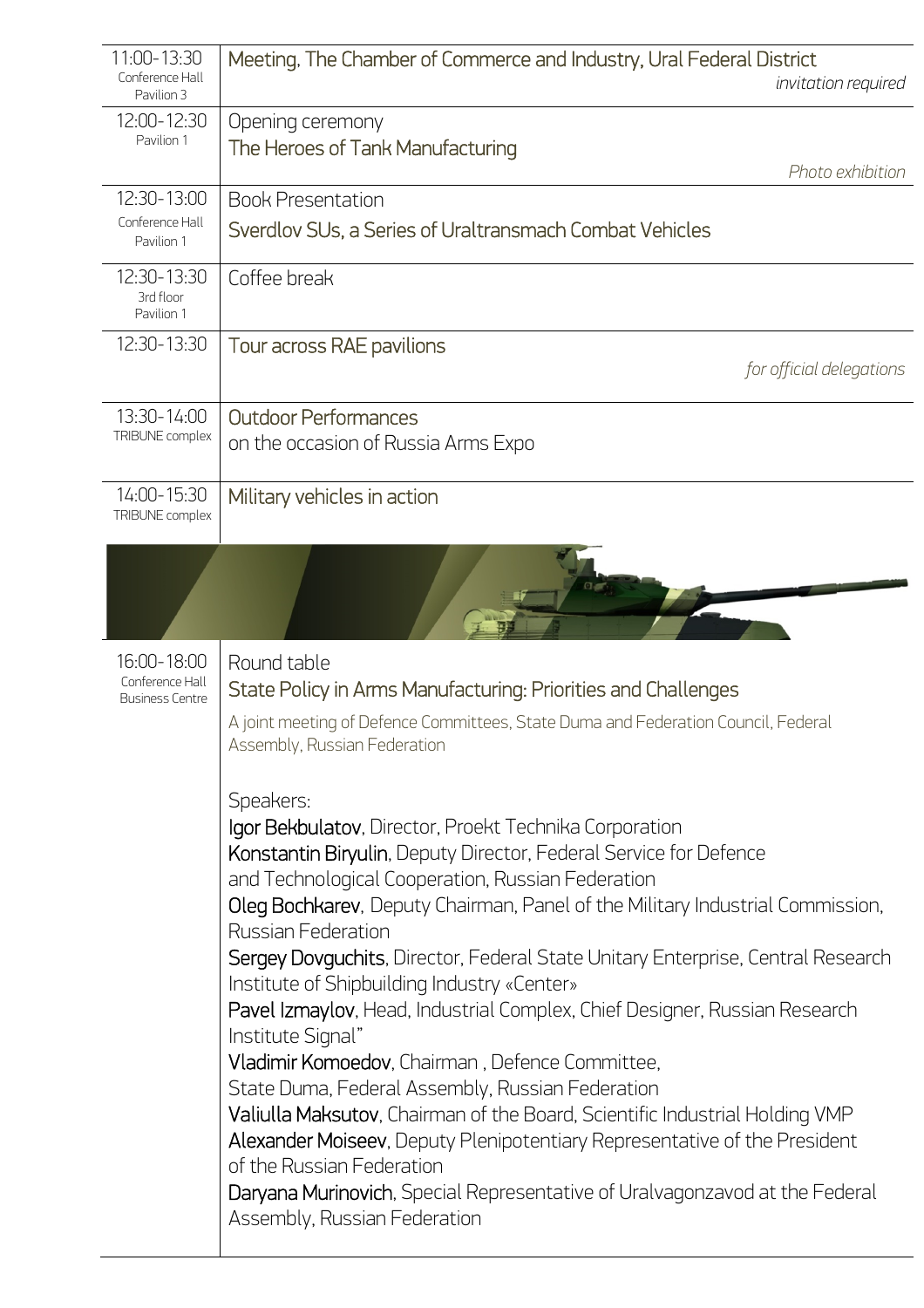|                                              | Viktor Ozerov, Chairman, Defence and Security Committee,<br>Federation Council, Federal Assembly, Russian Federation<br>Denis Pasler, Chairman, Sverdlovsk Region Cabinet<br>Vladislav Pinaev, Senior Deputy Head, Nizhny Tagil City Administration<br>Alexander Podlyzhnyak, Deputy CEO for Security, Omsktransmash<br>Andrey Sentyabov, Business Manager, Uralvagonzavod<br>Viktor Storonin, Head of the Inspection Department for Expert Analytical<br>and Controlling Activities in the Area of Federal Budget Expenditures on National<br>Defense, National Security and Law Enforcement Activities, Accounts Chamber<br>of the Russian Federation<br>Sergey Vasilyev, Advisor, CEO Prospective Research Foundation; Deputy<br>Chairman of the Scientific and Technological Council<br>Victor Yakimov, Deputy Chairman, Legislative Assembly, Sverdlovsk Region<br>Oleg Yakupov, Deputy Managing Director for Development - Chief Designer<br>for Military Equipment, AZ Ural<br>Irina Yarovaya, Chair, Committee on Security and on Combating Corruption, |
|----------------------------------------------|-----------------------------------------------------------------------------------------------------------------------------------------------------------------------------------------------------------------------------------------------------------------------------------------------------------------------------------------------------------------------------------------------------------------------------------------------------------------------------------------------------------------------------------------------------------------------------------------------------------------------------------------------------------------------------------------------------------------------------------------------------------------------------------------------------------------------------------------------------------------------------------------------------------------------------------------------------------------------------------------------------------------------------------------------------------------|
|                                              | State Duma, Federal Assembly, Russian Federation<br>invitation required                                                                                                                                                                                                                                                                                                                                                                                                                                                                                                                                                                                                                                                                                                                                                                                                                                                                                                                                                                                         |
| 16:00-18:00<br>Conference Hall<br>Pavilion 1 | Extended meeting, Association Bureau, Defence Enterprises Promotion League<br>Import Replacement in Russia's Arms Manufacturing<br>invitation required                                                                                                                                                                                                                                                                                                                                                                                                                                                                                                                                                                                                                                                                                                                                                                                                                                                                                                          |
| 18:30-22:00<br><b>VIP Pavilion</b>           | Reception on the occasion of Russia Arms Expo 2015                                                                                                                                                                                                                                                                                                                                                                                                                                                                                                                                                                                                                                                                                                                                                                                                                                                                                                                                                                                                              |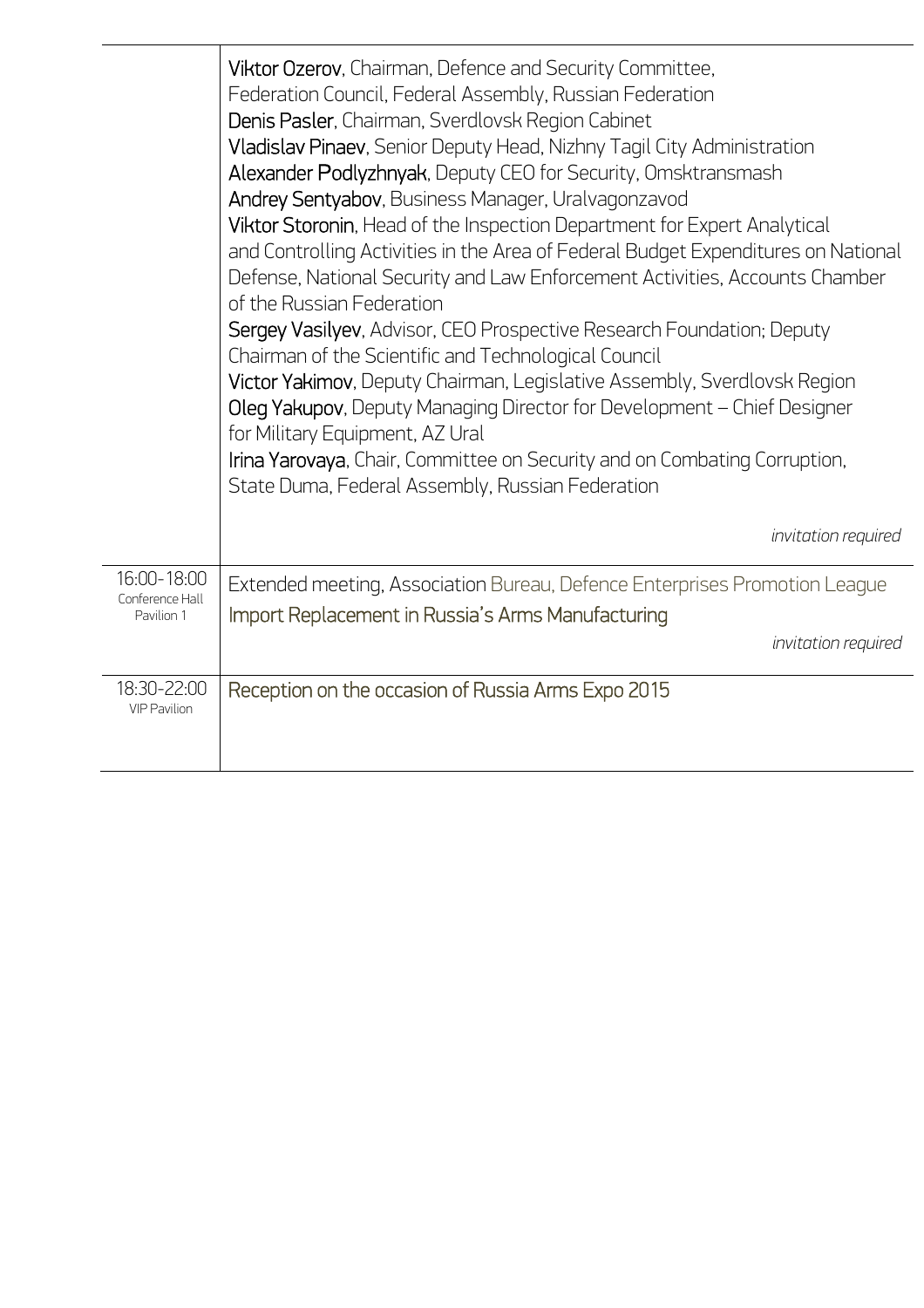## 10.09.2015

| 10:00                                  | Exhibition opens                                                                                                                                                                                                                           |
|----------------------------------------|--------------------------------------------------------------------------------------------------------------------------------------------------------------------------------------------------------------------------------------------|
| $9:30 - 10:00$                         | Welcome coffee                                                                                                                                                                                                                             |
| <b>Business Centre</b>                 | for the delegates of the Second Defence Conference                                                                                                                                                                                         |
| 10:00-11:30                            | Second Defence Conference                                                                                                                                                                                                                  |
| Plenary Hall<br><b>Business Centre</b> | New Law on the State Defence Order:                                                                                                                                                                                                        |
|                                        | Interagency Control System, Intended use of Funds and Banking Support                                                                                                                                                                      |
|                                        | invitation required                                                                                                                                                                                                                        |
| 10:00-12:30                            | Workshop                                                                                                                                                                                                                                   |
| Conference Hall<br>Pavilion 3          | Import Substitution in Manufacturing Technologies: Pros and Cons                                                                                                                                                                           |
|                                        | import substitution as a factor of effective technological rearmament<br>targets, assessment criteria and terms of technological modernisation<br>import substitution in IT. Russian solutions based on open code<br>technologies          |
|                                        | technology transfer and commercialisation of domestic projects<br>lessons of the past: technological reconstructions in Russia in the 19 <sup>th</sup><br>and 20 <sup>th</sup> centuries                                                   |
|                                        | Chairman of the Scientific Organisational Committee:<br>Vladimir Shults, Director, Research Centre for Security under the RAS,<br>Corresponding Member of the RAS, Professor                                                               |
|                                        | Moderator:<br><b>Evgeny Rukosuev, Doctor of Historical Sciences, Assistant Professor and</b><br>Leading Researcher, Economic History Unit, Institute of History and Archeology,<br>Russian Academy of Science (Ural branch, Yekaterinburg) |
|                                        | Speakers:                                                                                                                                                                                                                                  |
|                                        | Ilya Baranov, IT Director, UKBTM                                                                                                                                                                                                           |
|                                        | Gozel Gabdrafikova, Head, Scientific-Enlightenment Department,<br>Uralvagonzavod Exhibition Complex                                                                                                                                        |
|                                        | Arseniy Ermolov, Ph.D. in History, Assistant Professor, SRI Higher School of<br>Economics                                                                                                                                                  |
|                                        | Vladimir Nisterenko, CEO, NPP Noviye Tekhnologii v Promyshlennosti                                                                                                                                                                         |
|                                        | Mikhail Pavlov, Chief Specialist, Uralvagonzavod Directorate                                                                                                                                                                               |
|                                        | Aleksey Petrov, Deputy Director of Corporate Accounts, ASKON-Integratsiya                                                                                                                                                                  |
|                                        | Ilya Pechenkin, Deputy Chief Engineer for Capital Stock Maintenance and<br>Repair, Uralvagonzavod                                                                                                                                          |
|                                        | Alla Pislegina, Director, Uralvagonzavod Exhibition Complex                                                                                                                                                                                |
|                                        | Maksim Sonnov, Director, Solution Centre for Public Agencies, RDTECH                                                                                                                                                                       |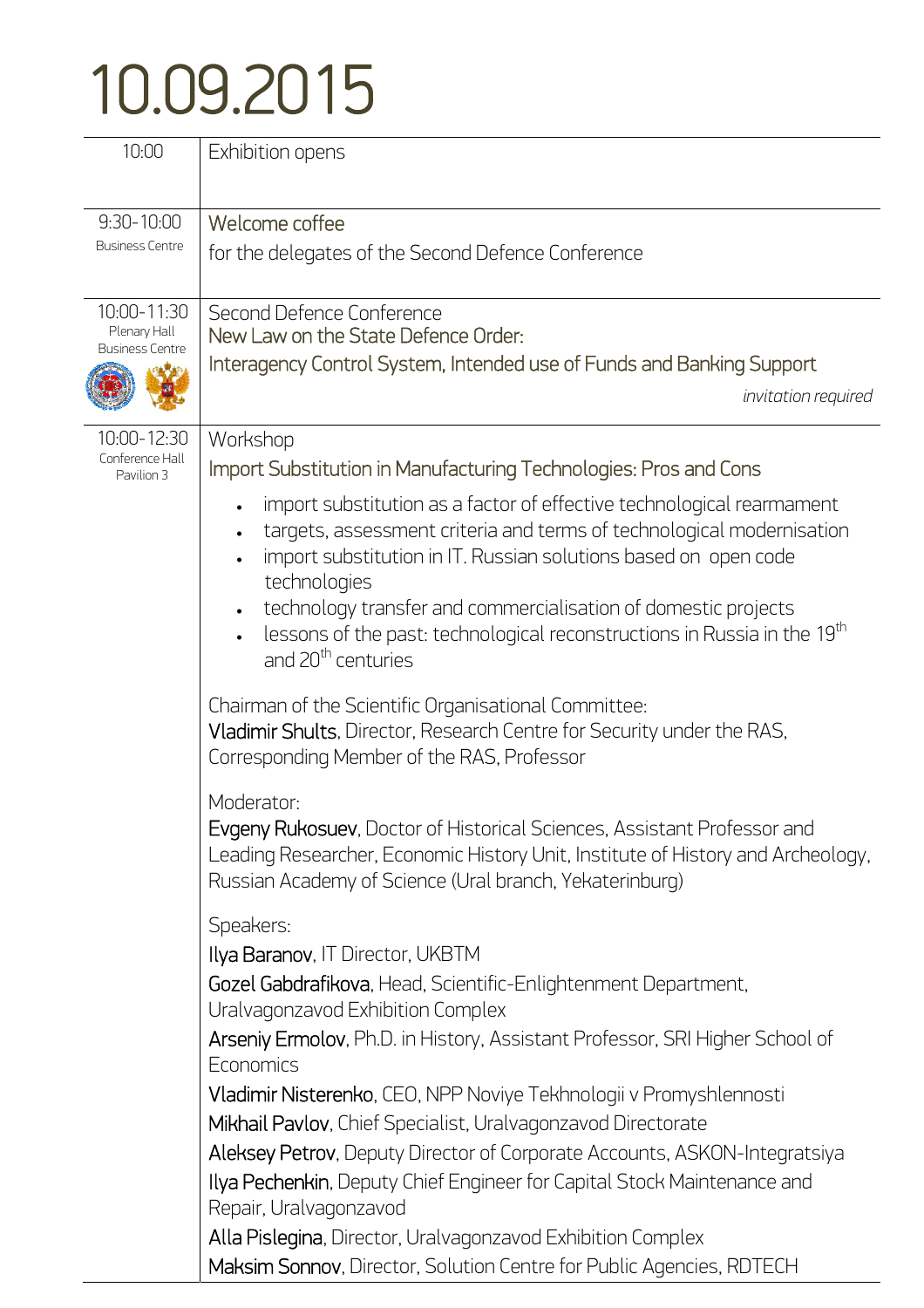| Sergey Svinarchuk, Executive Director, New Technologies in Industry                                             |
|-----------------------------------------------------------------------------------------------------------------|
| Sergey Ustyantsev, Ph.D. in History, Scientific Editor, PR Department,<br>Uralvagonzavod                        |
| Pavel Vokhmyanin, Process Engineer, Technological Institute,                                                    |
| Uralvagonzavod; Postgraduate, Ural Institute of Administration,                                                 |
| Presidential RANEPA                                                                                             |
| Round table<br>Armed with a Brand: Just Fashion or Export Policy?                                               |
| how a brand impacts manufacturer's competitive edge                                                             |
| a "dual-purpose brand": how to use an arm brand<br>how armament brands impact young people's education          |
| white Swan, Armata and Terminator: where all of these names come<br>from                                        |
| Moderator:                                                                                                      |
| Grigor Badalyan, Deputy CEO for Branding, Centre of Strategic Communications,<br>Apostol                        |
| Speakers:                                                                                                       |
| Alexey Basov, Chief Editor, Techno Wars Magazine                                                                |
| Zhanna Goranskaya, Head of Brand Management Team, Games Division,<br>Mail.Ru Group                              |
| Filipp Koltyga, Creative Director, Volga Volga Brand Identity                                                   |
| Alexandra Tsvetkova, Deputy CEO, Agency One                                                                     |
|                                                                                                                 |
| Round Table of Galaktika Corporation<br>Planning and Control of SDO Assignment Execution Across the Cooperation |
| Network, with Regard for Industrial and Technological Potential of Individual                                   |
| <b>Enterprises</b>                                                                                              |
|                                                                                                                 |
| Session of Designers and Developers of Arms and Military Equipment                                              |
| <i>invitation</i> required                                                                                      |
| Round Table                                                                                                     |
| Russia's Testing Field: Challenges and Prospects                                                                |
| invitation required                                                                                             |
| RAE opening ceremony                                                                                            |
|                                                                                                                 |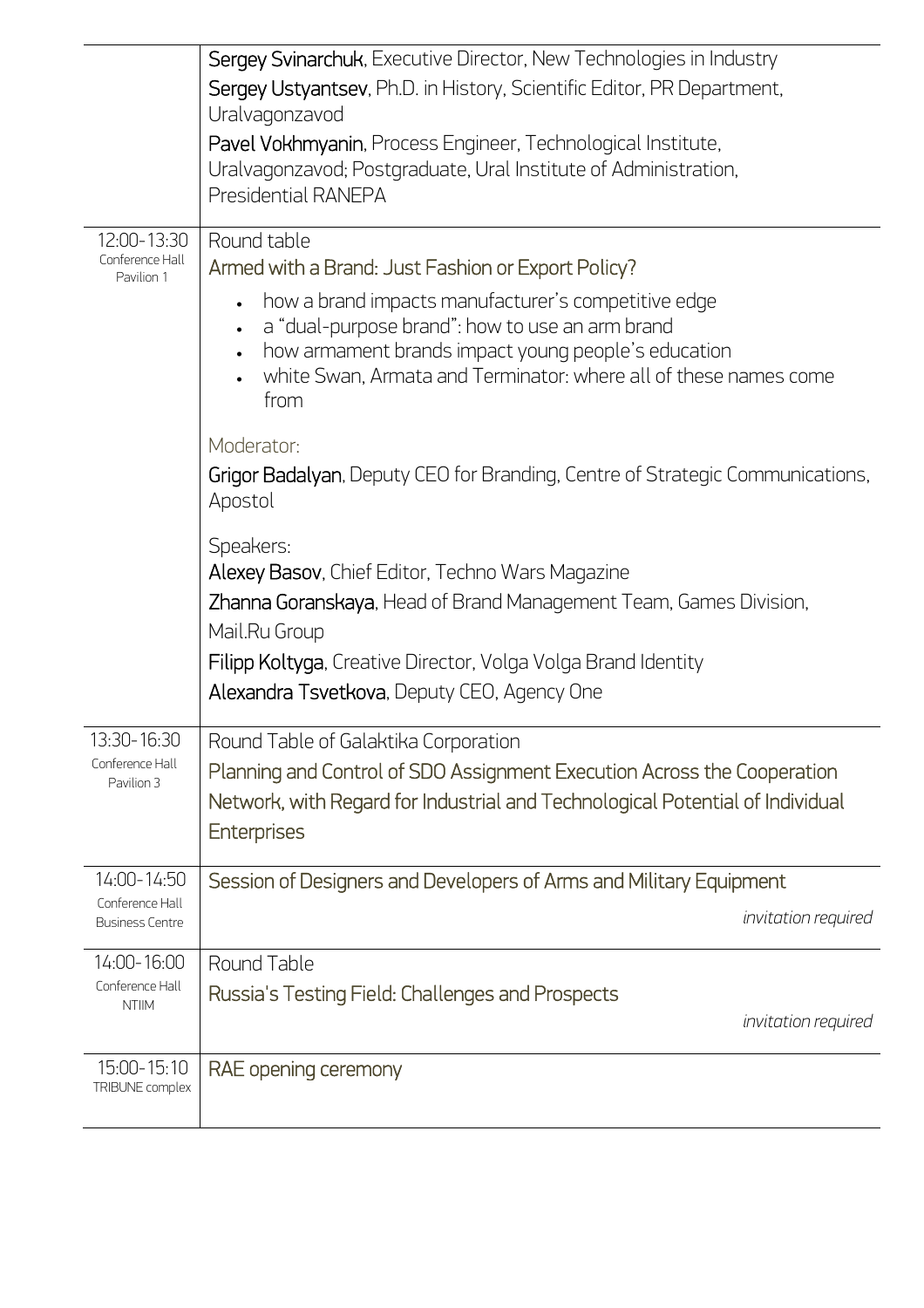| 15:10-15:50<br>TRIBUNE complex                    | Military vehicles in action                                                                                                                                                                                                                                                                                |
|---------------------------------------------------|------------------------------------------------------------------------------------------------------------------------------------------------------------------------------------------------------------------------------------------------------------------------------------------------------------|
|                                                   |                                                                                                                                                                                                                                                                                                            |
| 16:00-16:30<br>Conference Hall<br>Pavilion 1      | Meeting, University and Defence Industry representatives<br>Activities of the Academic Methodological Association for a consolidated<br>vocational group and training spheres in Weapon and Armament Systems                                                                                               |
| 16:00-17:30<br>3rd floor<br>Pavilion 1            | Defence Conference on Robotics<br><i>invitation required</i>                                                                                                                                                                                                                                               |
| 16:00-17:30<br>Conference Hall<br>Pavilion 2      | Press Club of Rossiyskaya Gazeta<br>Interaction Between the Briefing Services of Defence Industry Enterprises<br>and the Media                                                                                                                                                                             |
|                                                   | relevant problems of collaboration between media and defence industry<br>enterprises<br>how to harmonise the interests of editorial offices and briefing services<br>working at trade fairs: how to be effective at such events<br>discussing the practical relations between the Media and PR specialists |
| 16:30-18:00<br>Conference Hall<br>Pavilion 1      | <b>Best Students Forum</b><br>Russia's technology universities                                                                                                                                                                                                                                             |
| 11:00-12:30                                       | Business Breakfast with EGO Translating                                                                                                                                                                                                                                                                    |
| 3rd floor<br>Pavilion 1                           | Lost in Translation: How Linguistic Services Can Help                                                                                                                                                                                                                                                      |
|                                                   | life cycles in defence cooperation projects and the place of linguistic<br>$\bullet$<br>support                                                                                                                                                                                                            |
|                                                   | how to choose a supplier and realise it will meet your requirements in<br>future                                                                                                                                                                                                                           |
|                                                   | selection process: can a co-supplier and your international partner<br>contribute too?                                                                                                                                                                                                                     |
|                                                   | a day-to-day work with a supplier: meeting the deadlines                                                                                                                                                                                                                                                   |
|                                                   | how to ensure best quality for everything set out above                                                                                                                                                                                                                                                    |
| 17:00-21:00<br>Conference Hall<br>Business Centre | The 13th meeting, Intergovernmental Commission on Military and Economic<br>Cooperation, Collective Security Treaty Organization                                                                                                                                                                            |
|                                                   | <i>invitation</i> required                                                                                                                                                                                                                                                                                 |
| 18:00-21:00                                       | <b>Diner Cocktail</b>                                                                                                                                                                                                                                                                                      |
| <b>VIP Pavilion</b>                               | for the delegates of Second Defence Conference                                                                                                                                                                                                                                                             |